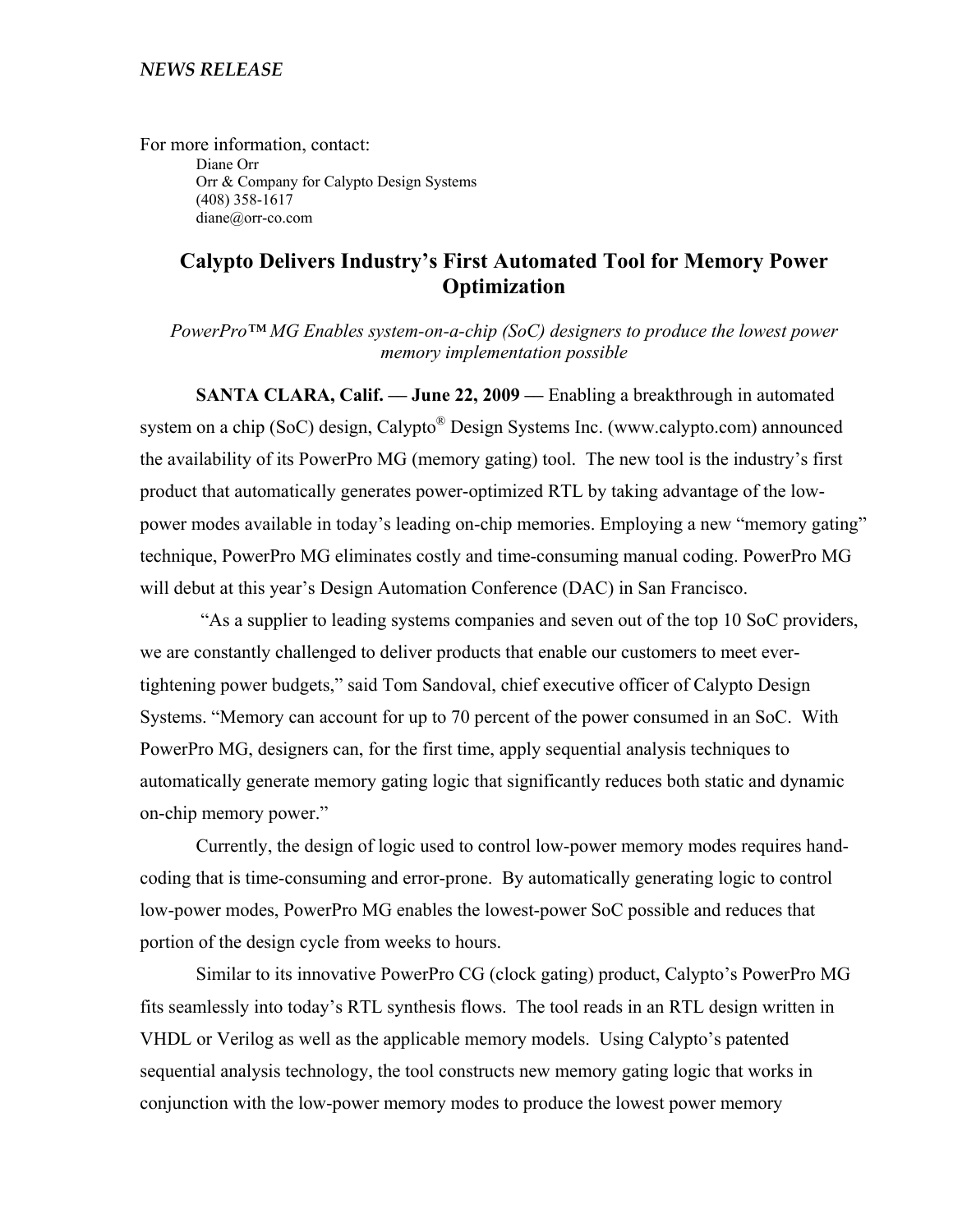implementation possible. PowerPro MG then generates new power-optimized RTL that looks identical to the original RTL except for the addition of the new memory gating logic. Aimed at large, complex SoC designs, PowerPro MG has been proven to reduce power consumption in a variety of end applications such as storage, networking, graphics and multimedia.

## **Supports Leading Memory IP to Deliver Industry's Lowest Power Designs**

During the development of PowerPro MG, Calypto worked with Virage Logic, the semiconductor industry's trusted IP partner and leading embedded memory IP provider, to maximize the opportunity for memory power savings. "As the leader in RTL power optimization, Calypto is breaking new ground with the automation of a critical part of the SoC power optimization process," said Brani Buric, executive vice president, marketing and sales, of Virage Logic. "Using PowerPro MG in conjunction with Virage Logic's SiWare™ Memory products will help enable our customers to deliver designs that are as power-efficient as possible."

PowerPro MG works together with Calypto's PowerPro CG product to produce the lowest power design possible. PowerPro CG reduces power by implementing sequential clock gating logic in the non-memory portions of an RTL design. Calypto's SLEC product is used as part of a fully automated power optimization flow to comprehensively verify that the new power optimized RTL is functionally equivalent to the original RTL. Like PowerPro CG, the new PowerPro MG has no impact on the area or performance of a design.

"To achieve the lowest power implementations in today's complex SoCs, both static and dynamic power of logic and memory must be addressed. The flow must include multi-cycle sequential analysis for optimization and verification," said Dr. Gary Delp, VP and technical director of the Spirit Consortium and Co-Chair of the IEEE1801, Standard for Design and Verification of Low Power Integrated Circuits Committee. "Calypto's PowerPro family delivers an extremely effective and unique solution to SoC design teams."

### **PowerPro MG Showcased at DAC 2009**

Highlighting its full suite of PowerPro and SLEC products, Calypto will demonstrate its new PowerPro MG product at this year's Design Automation Conference (DAC) in booth #1610, being held July 26-31 in San Francisco. To register for a private demonstration visit: www.calypto.com/events.php.

## **Pricing and Availability**